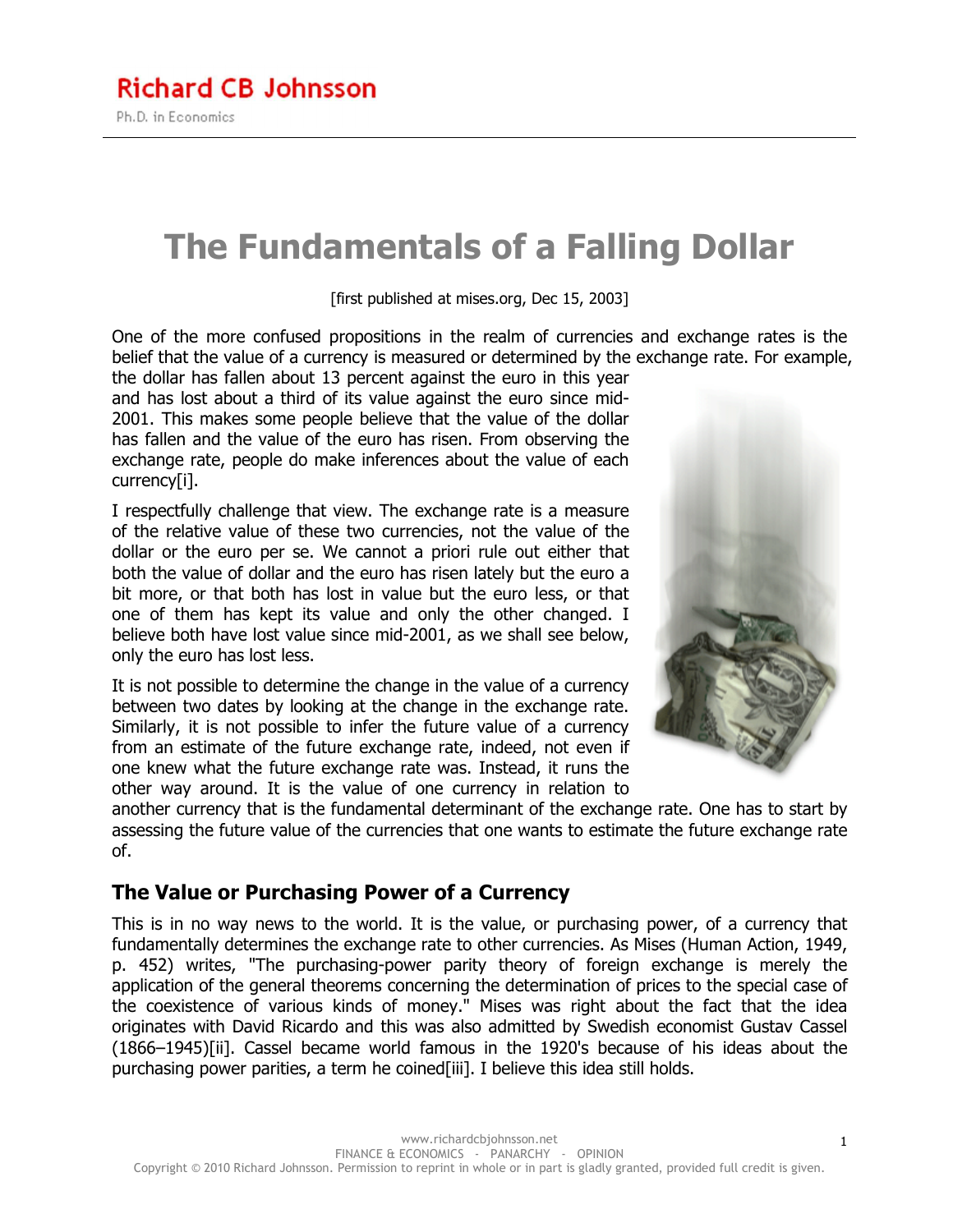### **Richard CB Johnsson** Ph.D. in Economics

In 1922, in explaining the inflationary chaos of World War I and the subsequent deflationary ditto, Cassel wrote the following:

"If we suppose that the community's supply of currency was increased to double the normal amount, while the supply of commodities went down from 100 to 80, then from the first cause a rise in prices from 100 to 200 must result, and from the second cause a rise in prices from 100 to 125. The total rise in prices must, then, have been from 100 to 250. This sketch illustrates how the increase in the normal purchasing power in conjunction with the growing scarcity of commodities tends towards a heightening of the general price level."[iv]

With these words, Cassel attempted to explain that the wartime scarcity of goods alone couldn't account for the enormous price inflation that occurred in most countries at this time. What is imbedded in these words is a particularly helpful idea for analyzing the causes of aggregate price changes. This is the idea Cassel employed when explaining exchange rates. The idea is conveyed in the following simple formula:  $P = D \uparrow /S \uparrow$ , where P is the general price level, D the nominal demand and S the physical supply of goods



produced and sold during the period. The nominal demand is the amount of money spent during the period and the main determinant of this is simply the amount of money available, i.e., the money supply or the supply of currency, in Cassel's words. Using Cassel's numbers, if D doubled and S dropped 20 percent, this would cause prices to rise 250 percent. Thus, the value and purchasing power of a unit of a currency is determined inversely by the price level. The price level, in turn, is basically determined by nominal and real factors.

#### **The Relative Value of Two Currencies**

If the value of the dollar is determined in this way, and the value of the euro likewise, the exchange rate between them is determined by all the factors that determine the purchasing power of each single currency. This means that if the dollar has fallen 13 percent to the euro, it could be because of nominal and real factors on the side of each currency. From the change in the exchange rate, it is not possible to make any inferences about the value of the dollar or the



euro. Similarly, if the dollar has fallen 13 percent to the euro, it is not possible to make any inferences about the expected future value of the dollar or the euro.

The exchange rate could be thought of as a scale weighing the two currencies. From the scale, it is possible to determine only the relative weight. However, if we simultaneously put a certain amount of weight on each side of the scale, it will not move.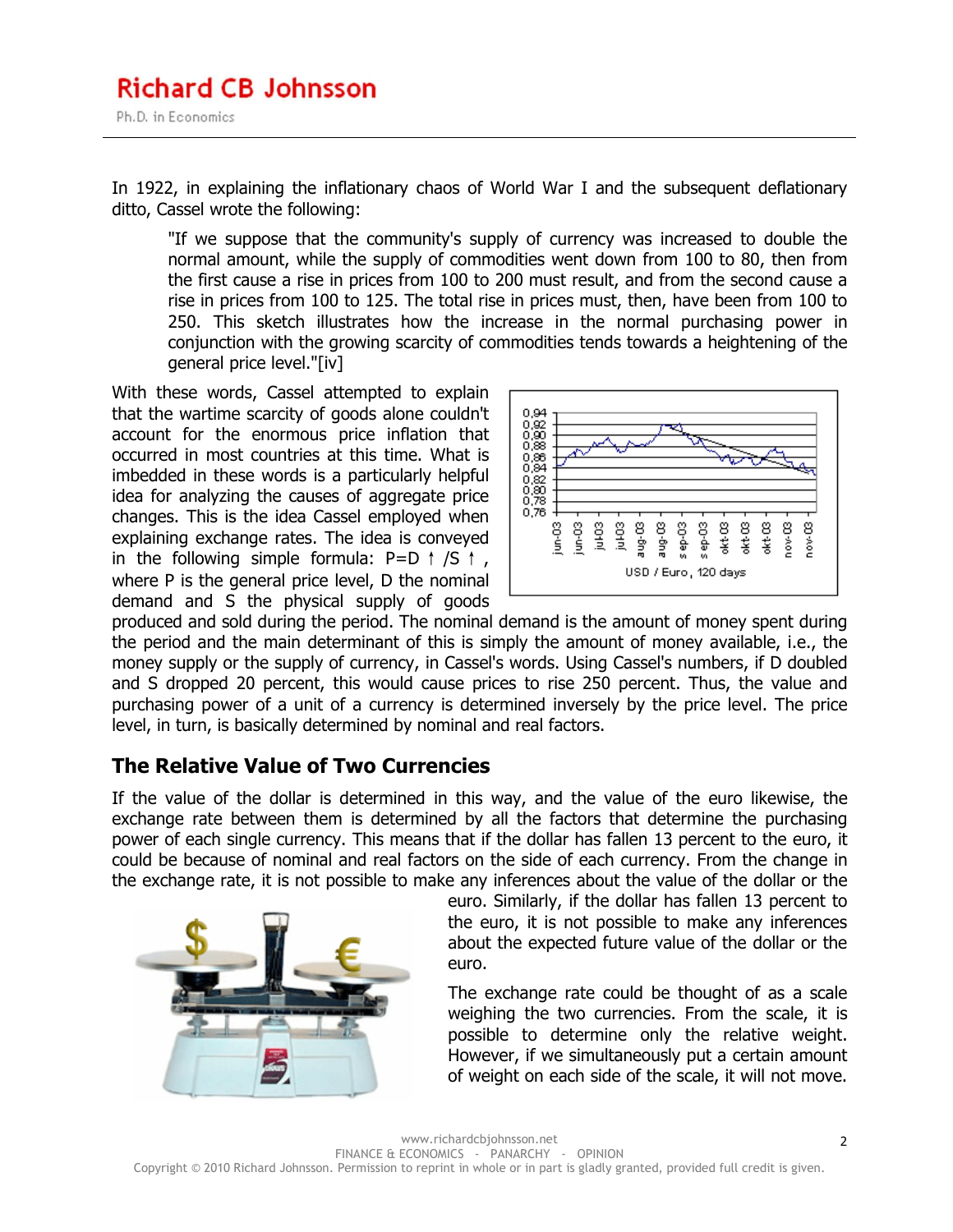It is the weight of each currency that determines the relative weight.

What we can tell when it comes to each of the two currencies (including the euro's earlier counterparts), is that the amount of currency and the nominal demand has increased dramatically during the last 100 years, particularly since the governments and their central banks took over as "guardians" of the value of currencies ( $D \uparrow$  in formula (1)). However, this has partly been offset by an increasing production and supply by the goods and service producing part of the population (S↑ in formula (1)). The net effect has been that the purchasing power of the currencies has fallen dramatically by all historical standards, despite the rising production that might have strengthened them.

Hence, the value of each currency has fallen constantly during the last 100 years or so. The fact that this has happened at a different pace in different countries explains the long-term movements in the exchange rates. I also would suspect that lately not only the value of the dollar has fallen but also the value of the euro. This follows from the fact that it is the European Central Bank's goal to increase the currency by 4½ percent[v] each year and that the Fed implicitly has similar targets. Moreover, the budget deficits of many of the major euro-zone countries are alarming and that of the US even more severe. At the same time, there is not much that points toward any offsetting effects on the real side, either in Europe or in the US—au contraire.

This makes me think that both currencies have continued to fall in value lately. The ultimate proof of this is that the average prices still are rising on both sides of the Atlantic. It is hard to tell which currency is falling faster because of these reasons. However, I don't suspect that the dollar has dropped so much more compared to the euro because of these reasons alone to justify the fall of a third since middle 2001. There must be other reasons as well.

#### **Some further thoughts**

There are some real world phenomena that complicate the rather straight-forward idea of purchasing power parities somewhat, but at the same time add a compelling explanation to the movements in the exchange rates.

First, we have exchange rate speculation. It seems hard to exclude the possibility that the fall in the dollar against the euro could be a case of mistaken speculation, i.e. that many people sell only because others do. That is known to have happened before, to say the least. It would simply mean that someone has bought a currency that was worse than the one they sold. Some would gain and some lose and there would sooner or later be some kind of correction of such a mistake. This is because it is hard to see how such mistakes can have any major effects on the value of either two currencies, at least not without it being a major speculative mistake.

Secondly, we have anohter explanation for the movements in the exchange rates and that is that the dollar in the last 30 years or so has become a reserve currency held by central banks and others around the globe[vi]. This means that the dollar has served as not only a medium of exchange in the US, but has had a second role. This latter role seems now have become questioned. If this is so, one would suspect investors to look for a substitute currency. It is conceivable that there have been large movements towards the euro because of this. It means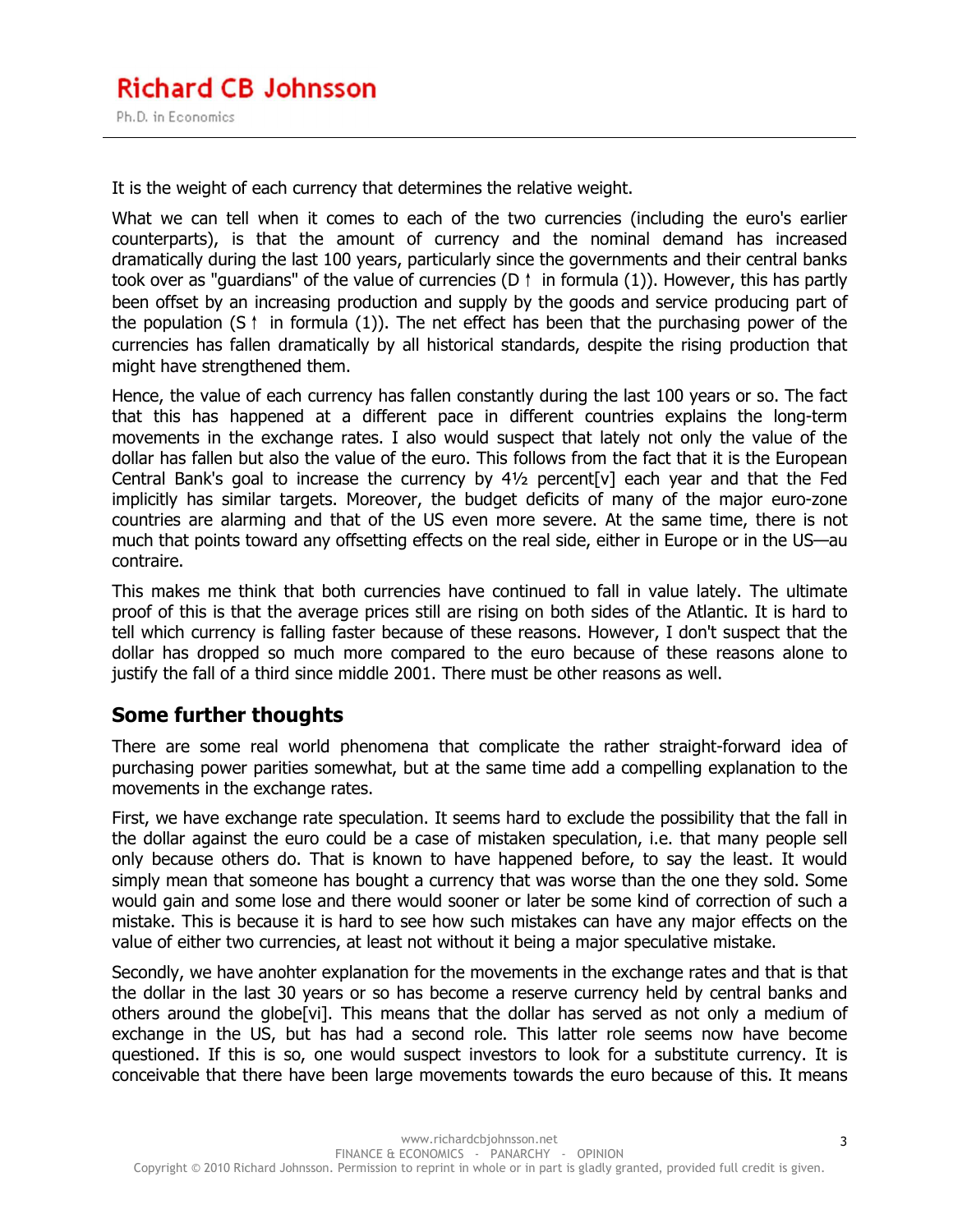that some people now choose to hold, for example, euros instead of dollars and that central banks the world over re-weight their portfolios.

I find some support for this in the fact that since mid-2001, the euro has dropped only a couple of percent against gold, while the dollar has dropped 30 percent. Gold is of course the ultimate and premiere form of money and has always been the object of those who want to hedge against poorly administered fiat paper money[vii]. The figures suggest a move away from the dollar towards gold and the Euro. After all, the dollar has lost a third against the euro and 30 percent against gold since mid-2001.

The foreign exchange analysts at Merrill Lynch were right that the exchange rates are not directly related to real growth[viii]. Neither are they a purely monetary matter. According to the past exchange rate champion, Cassel, it's both. Add some short-term speculation and some hedging against fiat paper money, and you have whole springs of profit and loss opportunities. These opportunities are excellent when we have a system of floating exchange rates and sinking currencies. Is it time to hold on to something real?

#### **Endnotes**

[i] This is implicit in the Economist piece 'A Faded Green', December 4, 2003, where it is assumed that the exchange rate is a measure of the value of the dollar. Moreover, Ambrose Evans-Pritchard at the Daily Telegraph, in a piece on December 4, 2003, called 'Brussels considers imposing currency controls,' claims that the European Commission is concerned about the strong euro. Such worries are of course nothing but mercantilist folly, but are evidence of the general idea I am referring to.

[ii] See Mises's Theory of Money and Credit, 1912, p. 207 and Cassel's Money and Foreign Exchange After 1914, 1922, p. 170 for the references to Ricardo. Cassel had some great ideas on economics, but also some that were not so great. For example, he rejected the theory of marginal utility and was a defender of the idea of a centrally administered price stability norm.

[iii] He writes that the "actual term `purchasing power parity' I introduced [in] my article 'Abnormal deviation in international exchanges', in the Economic Journal, December. 1918." He had then already introduced the Swedish term 'Köpkraftsparitet' in April 1918, and the German term 'Kaufkraftparität' was introduced in 1919.

[iv] See Money and Foreign Exchange After 1914, p. 56. Cassel believed this to be so obvious that he felt prompted in following this up with the following words: "The connection of ideas, indeed, is, one would suppose, not so technical but that any and everybody should be able to grasp it, and the fact that so much obscurity ruled on this point testifies in no favourable manner to the results of mathematical education in our schools."

[v] "At its meeting on 2 December 1999 the Governing Council decided to confirm the reference value for monetary growth, namely an annual growth rate of 4½% for the broad aggregate M3."

[vi] See for example Consequences of a Dollar Standard for more on this.

[vii] On the origins of money and why a commodity is the ultimate money, see Carl Menger's 1892 essay On the Origins of Money.